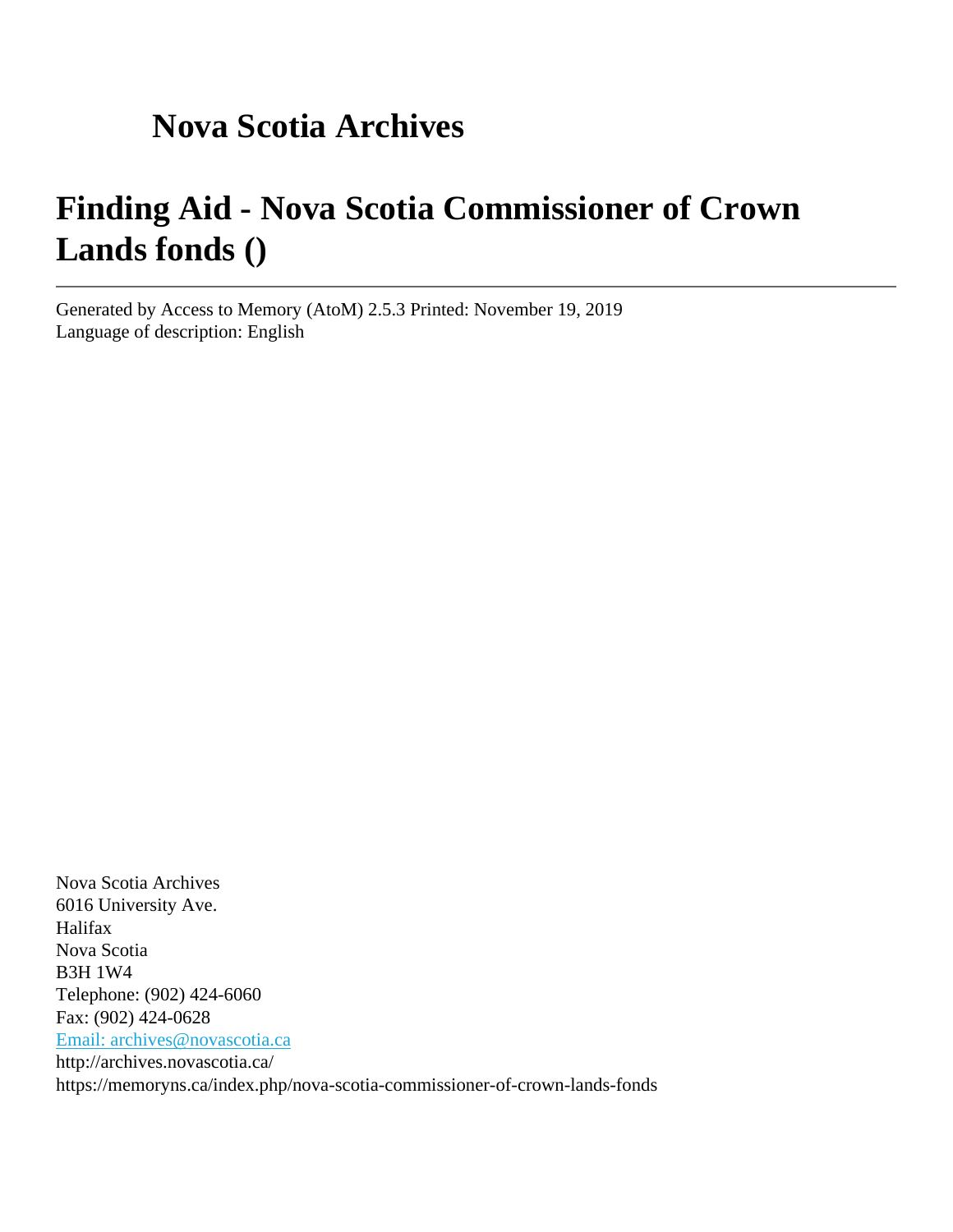# **Table of contents**

| , Plans, surveys and other records relating to Crown Land grants, by County, 1753-1864, predominant |  |
|-----------------------------------------------------------------------------------------------------|--|
|                                                                                                     |  |
|                                                                                                     |  |
|                                                                                                     |  |
|                                                                                                     |  |
|                                                                                                     |  |
|                                                                                                     |  |
|                                                                                                     |  |
|                                                                                                     |  |
|                                                                                                     |  |
|                                                                                                     |  |
|                                                                                                     |  |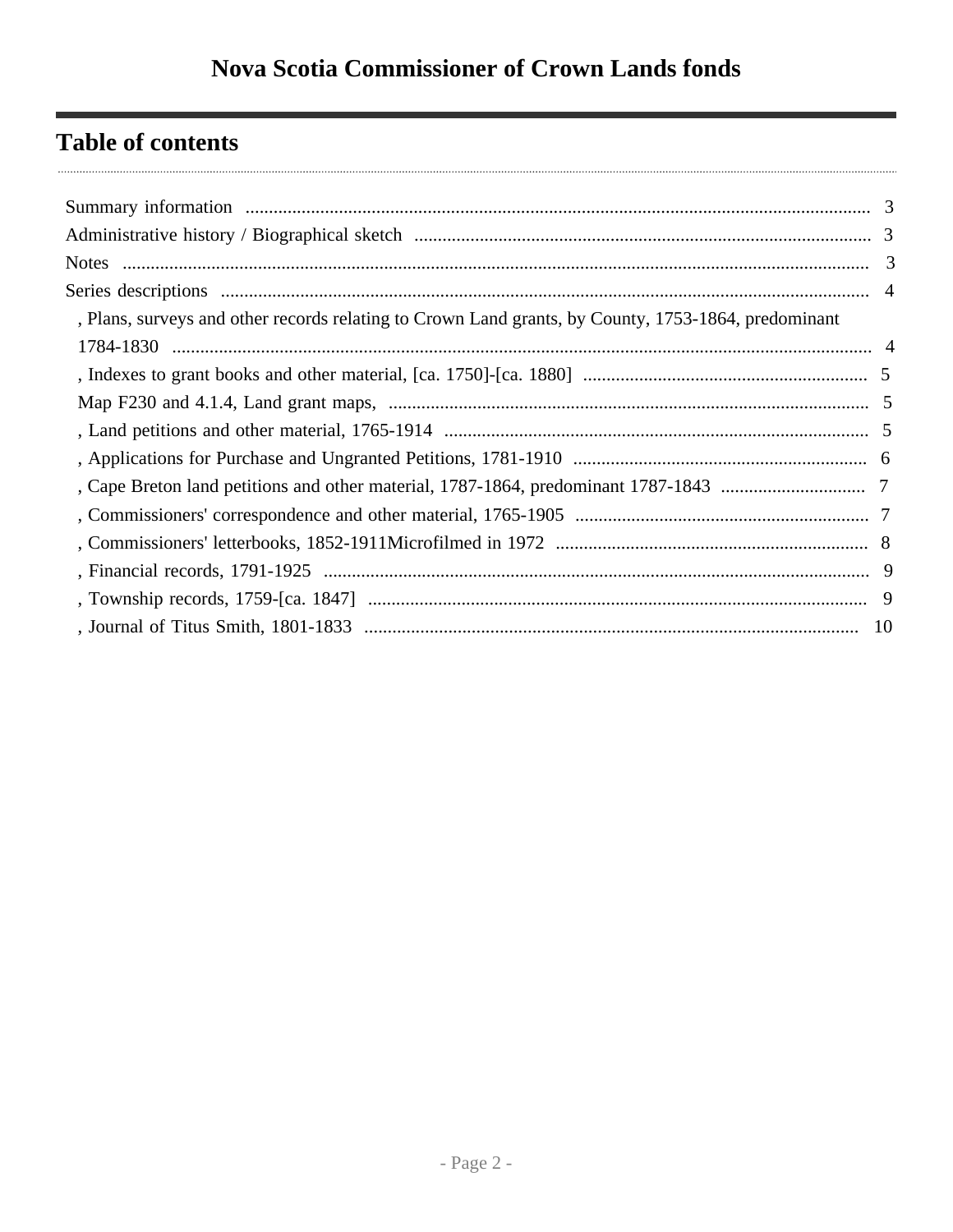| <b>Repository:</b>                           | Nova Scotia Archives                                             |
|----------------------------------------------|------------------------------------------------------------------|
| <b>Title:</b>                                | Nova Scotia Commissioner of Crown Lands fonds                    |
| <b>Physical description:</b>                 | * 40 m of textual records<br>* 69 microfilm reels<br>$*191$ maps |
| Dates of creation,<br>revision and deletion: | Revised July 2018 Heather Allen                                  |

# <span id="page-2-0"></span>**Summary information**

# <span id="page-2-1"></span>**Administrative history / Biographical sketch**

#### **Note**

In order to promote settlement in Nova Scotia, Governor Edward Cornwallis was directed in 1749 to make fee simple or absolute possession of land grants tax free for the first three years; thereafter an annual rent was to be paid. Later laws changed the regulations relating to the size of grants, quit rents, and taxation, and, at times, the sale of land took the place of free grants. In 1749 Charles Morris was appointed the first Surveyor General to administer the granting of land. The Surveyor General was responsible for surveying of the boundary lines of land grants, roads, and other lands and the preparation of maps and plans. Deputy surveyors were appointed for each district or county. In 1827 a Commissioner of Crown Lands was appointed to oversee the sale of crown land and in 1851 the commissioner absorbed the position of Surveyor General. A separate Commissioner of Crown Lands for Cape Breton existed until 1847, reporting directly to the Provincial Secretary. In 1877 the Attorney General became ex officio Commissioner of Crown Lands. In 1926 the Department of Lands and Forests was created, and the functions of the commissioner were transferred to the new department.

# <span id="page-2-2"></span>**Notes**

# **Title notes**

# **Immediate source of acquisition**

Original records were transferred from the Nova Scotia Department of Lands and Forests.

# **Location of originals**

Originals of many of the records are held by the Crown Land Records Centre, Nova Scotia Department of Natural Resources.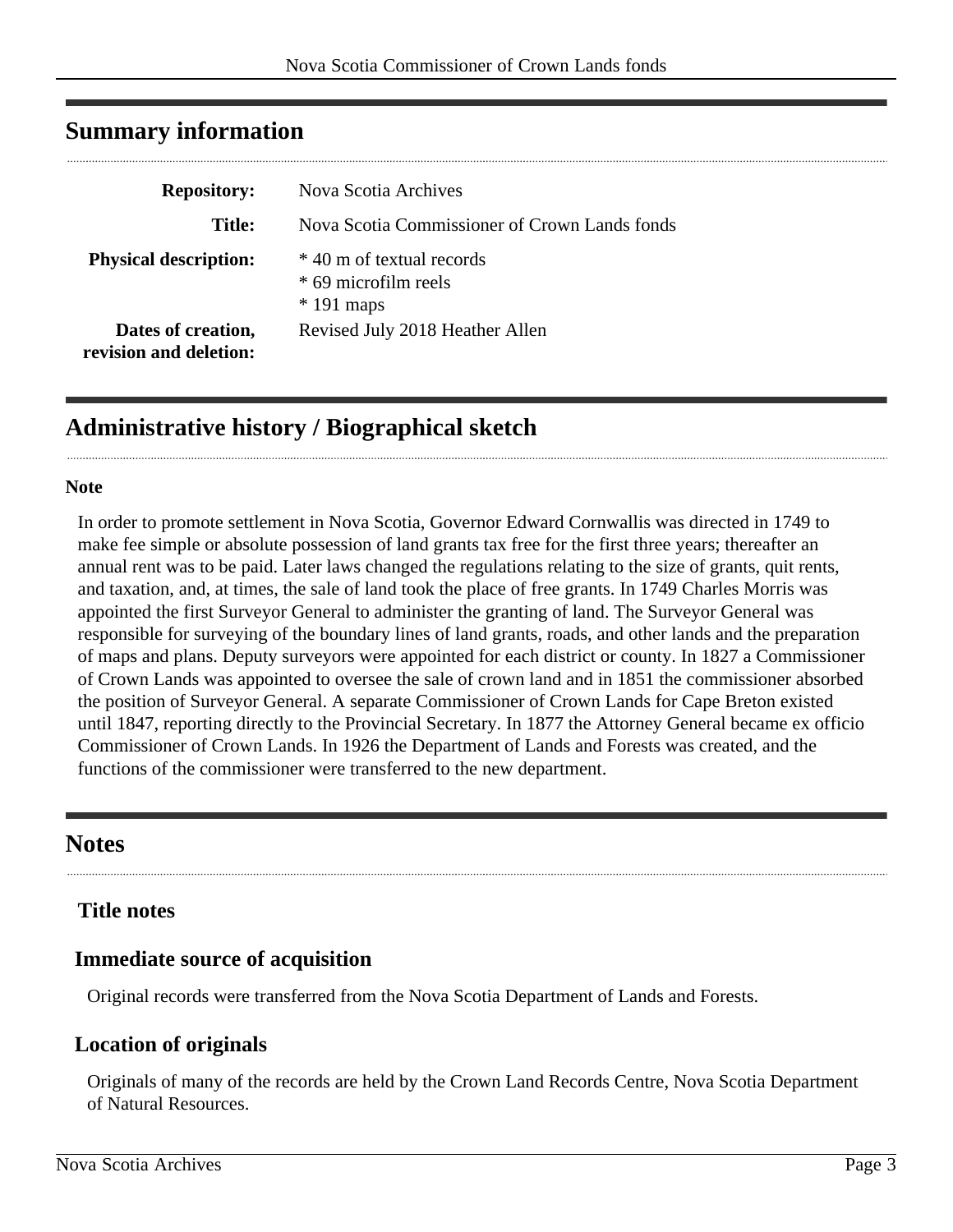# **Finding aids**

Series descriptions available.

# **Related material**

Related records of Crown Lands after 1926 may be found in 163 Nova Scotia Department of Lands and Forests fonds.

#### **Other notes**

• **Publication status**: Published

# <span id="page-3-0"></span>**Series descriptions**

# <span id="page-3-1"></span>**Plans, surveys and other records relating to Crown Land grants, by County**

Date: 1753-1864, predominant 1784-1830 (date of creation)

Scope and content:

Series forms part of Nova Scotia Commissioner of Crown Lands fonds and consists of records relating to the granting and, in a few cases, sale, of Crown Lands, including land grants, plans, surveys, petitions, warrants and correspondence. The records are arranged by County, as follows: Annapolis, Cumberland, Guysborough, Halifax, Kings, Lunenburg, Pictou and Shelburne, and chronologically within each county. When the records were arranged at the office of their creation, excerpts and copies of records were placed in order according to the date of the original document rather than the date of the copy, which was not recorded.

Physical description: 2.6 m of textual records

Language of the material:

Location of originals:

RG 20, Series 'C', Vols. 85-93; (All on microfilm except for Vol. 92. Use microfilm reels 9340, 9345-9349

Alternative form available:

Volumes 85-91 and 93 available on microfilm.

Publication status:

Published

**File / item list**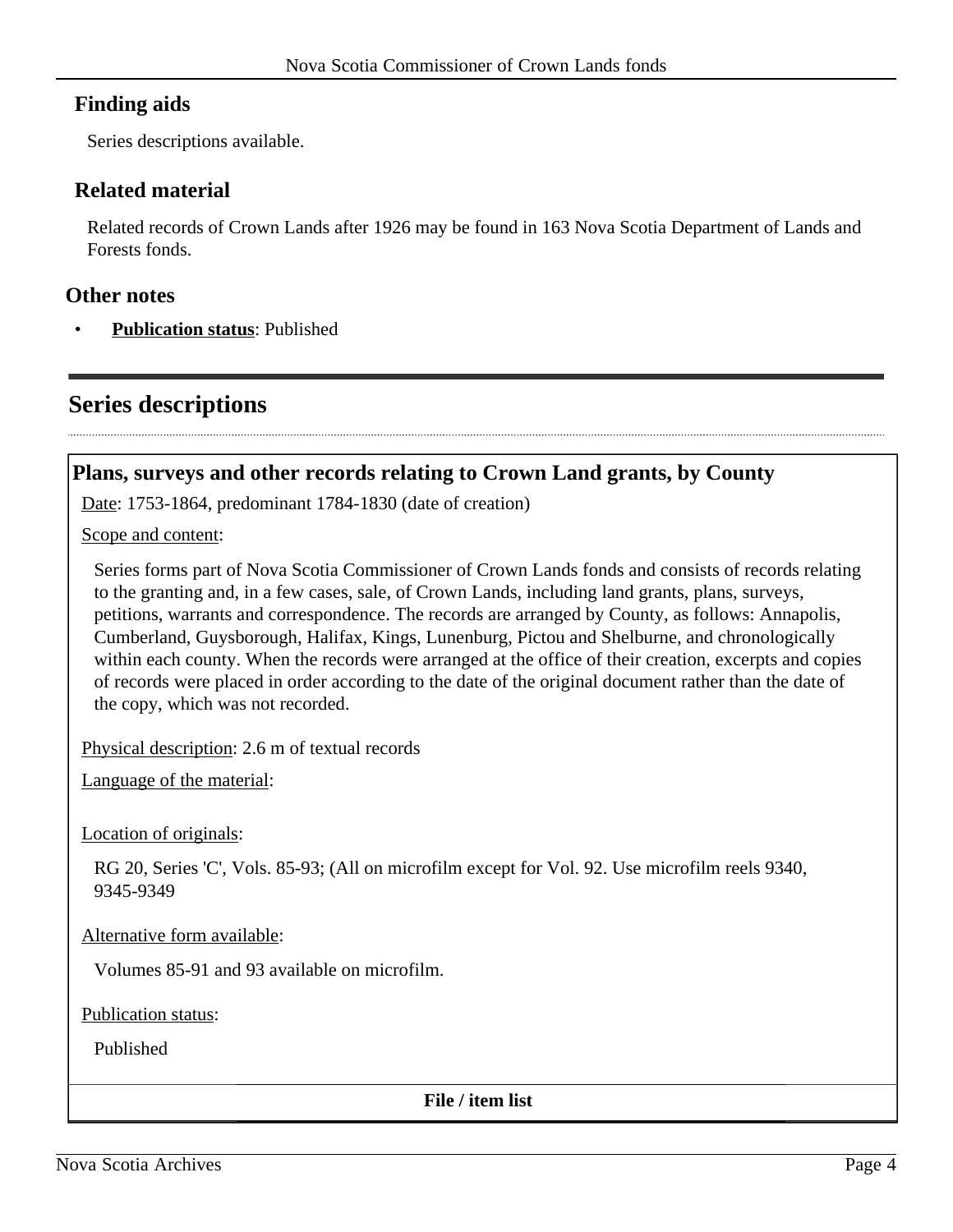# <span id="page-4-0"></span>**Indexes to grant books and other material**

Date: [ca. 1750]-[ca. 1880] (date of creation)

Scope and content:

Series forms part of Nova Scotia Commissioner of Crown Lands fonds and consists of indexes to grant books. Series also includes copies of land grants (v. 81-82) and lists of grantees (v. 163 and 176).

Physical description: 89 cm of textual records

Location of originals:

RG 20, Series 'C', Vols. 81, 82, 158g, 163, 165, 167b, 169, 173, and 175-179

Publication status:

Published

**File / item list**

# <span id="page-4-1"></span>**Series Map F230 and 4.1.4: Land grant maps**

Scope and content:

Series forms part of Nova Scotia Commissioner of Crown Lands fonds and consists of maps created by deputy surveyors relating to land grants in the province. Textual records accompany a few maps. Series is arranged alphabetically by county and chronologically within each county. Maps were created as part of the deputy surveyors' reports.

Physical description: 187 maps

Publication status:

Published

**File / item list**

# <span id="page-4-2"></span>**Land petitions and other material**

Date: 1765-1914 (date of creation)

Scope and content:

Series forms part of Nova Scotia Commissioner of Crown Lands fonds and consists of petitions for land, warrants to survey, surveyors' reports, and draft lands grants. Series is arranged chronologically and alphabetically within each year.

Physical description: 14 m of textual records

Physical condition: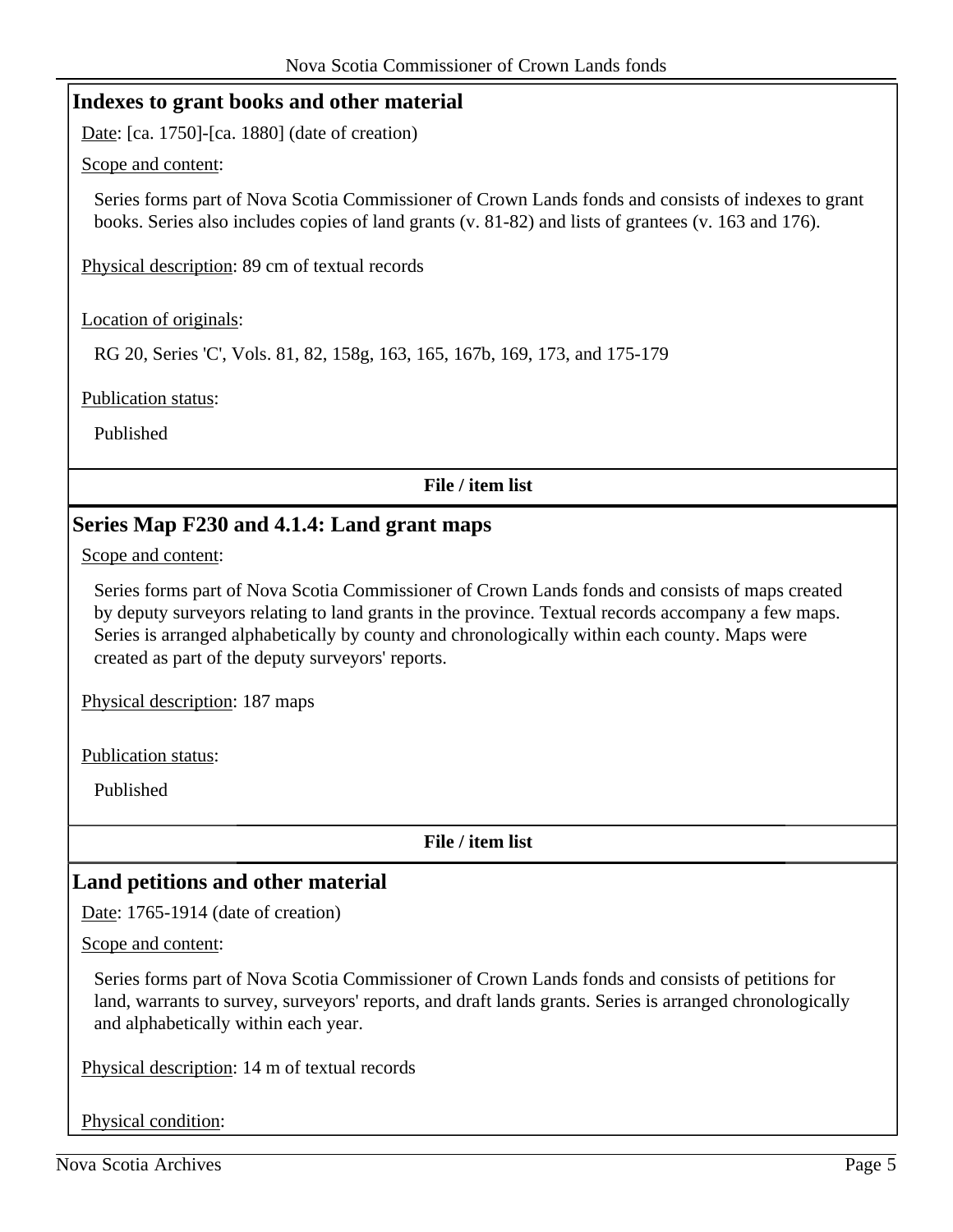Originals are closed for conservation reasons.

Location of originals:

RG 20, Series 'A', Vols. 1-138. Use microfilm reels 15685-15769

Alternative form available:

Available on microfilm. Documents before 1800 have been digitized and are available on the [Archives website.](http://novascotia.ca/archives/landpapers)

Publication status:

Published

**File / item list**

# <span id="page-5-0"></span>**Applications for Purchase and Ungranted Petitions**

Date: 1781-1910 (date of creation)

Scope and content:

Series forms part of Nova Scotia Commissioner of Crown Lands fonds and consists of crown land petitions and applications for land purchase, free land grants, leases, and escheats. Series also includes other petitions and applications (granted and ungranted) and supporting records, such as survey warrants, descriptions, reports, maps, correspondence, and memoranda. Series also includes a letter book of Surveyor Charles Morris, which contains copies of letters sent to Surveyor General John Wentworth from 1784 to 1785.

Physical description: \* 5.2 m of textual records

\* 1 microfilm reel

Note:

Volumes show range of petition numbers on each box.

Immediate source of acquisition:

Some records transferred from the N.S. Dept. of Lands and Forests in 1963.

Location of originals:

Original letter book of Morris held by the Crown Lands Record Centre, N.S. Dept. of Natural Resources. RG 20, Series 'C', Vols. 50, 156, 158a, 166d, 171a, 172(a, c, and d), 174(a and d), 184 (a, d, and e), 184f; RG 20, Series 'E', Vols. 1-40 use microfilm reel 15802-15820; RG 20, Series 'U', Vols. 1-8 use microfilm reel 15821-15823; and microfilm reel 1305

Alternative form available: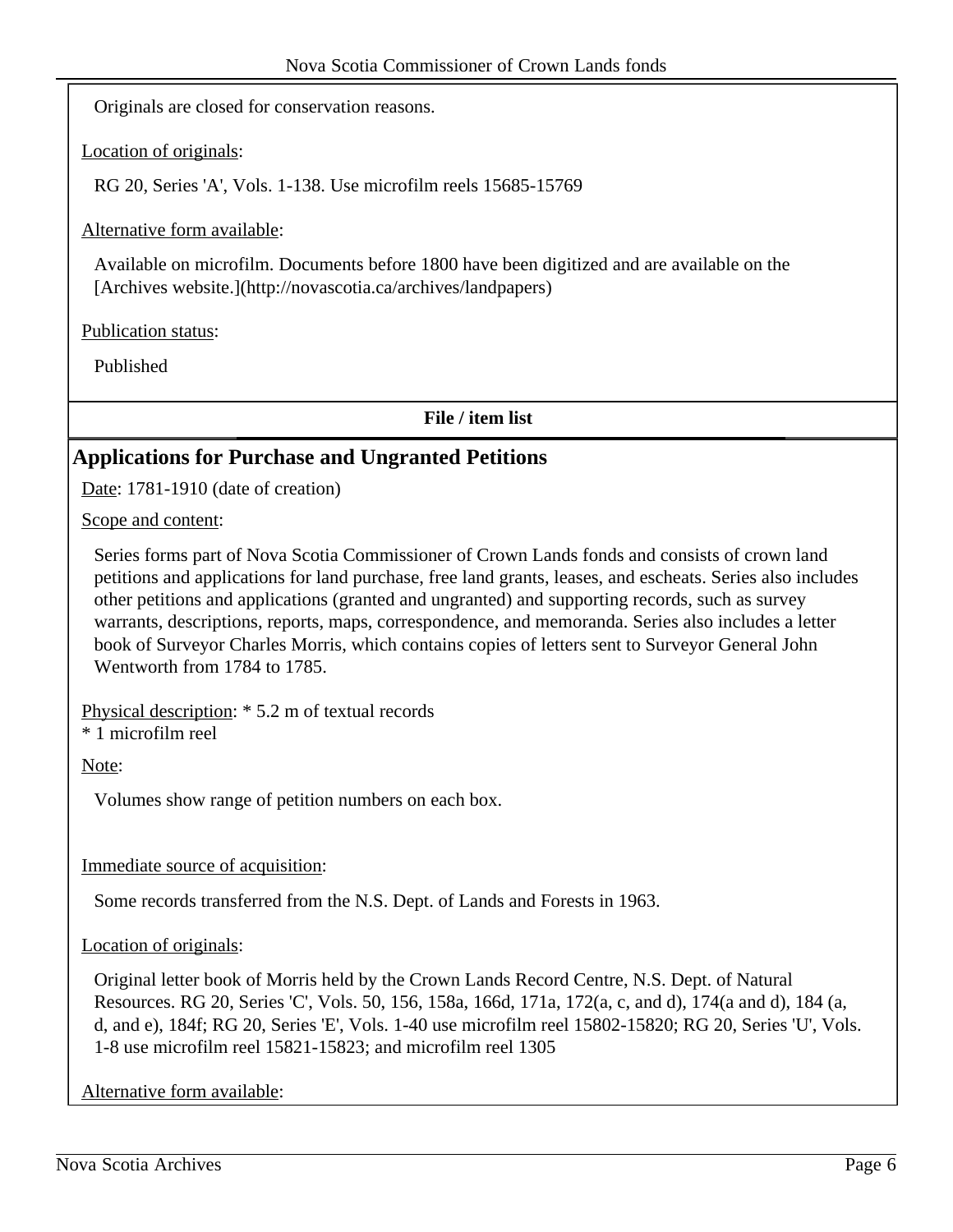Available on microfilm

Publication status:

Published

#### **File / item list**

# <span id="page-6-0"></span>**Cape Breton land petitions and other material**

Date: 1787-1864, predominant 1787-1843 (date of creation)

Scope and content:

Series forms part of Nova Scotia Commissioner of Crown Lands fonds and consists of primarily, petitions from Cape Breton residents seeking land grants from the crown and other related documents such as surveyors' reports, plans and correspondence. Series is arranged chronologically and then alphabetically by name of applicant. Reports of the Cape Breton surveyor general, or other local surveying officials, to the Provincial Secretary are found at the end of the series. The existence of a separate Commissioner of Crown Lands for Cape Breton reporting directly to the Provincial Secretary, and distinct from the Commissioner of Crown Lands for Nova Scotia, survived the demise of Cape Breton as a separate colony in 1820 and continued until 1847, when the Crown Land Department Act abolished the position of surveyor general of Cape Breton.

Physical description: 1.7 m of textual records

Language of the material:

Note:

The Land grant registration books series of the Nova Scotia Department of Lands and Forests fonds records completed land grants and includes exact descriptions of the parcels granted. Most grants which resulted from these petitions will be recorded in these books.

Location of originals:

Microfilm reels 15788-15801

Finding aids:

[Website database available.](https://novascotia.ca/archives/land/)

Publication status:

Published

#### **File / item list**

# <span id="page-6-1"></span>**Commissioners' correspondence and other material**

Date: 1765-1905 (date of creation)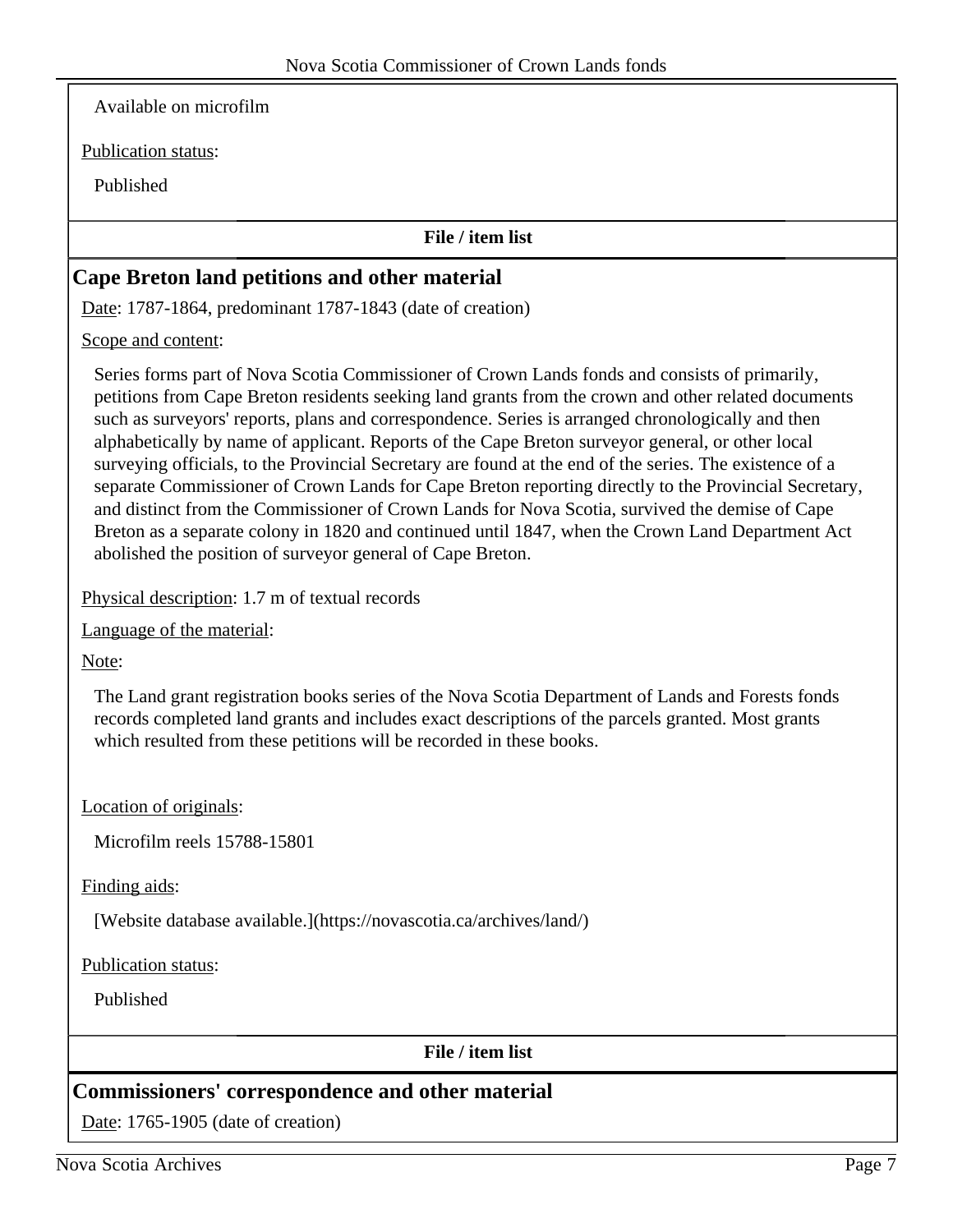#### Scope and content:

Series forms part of Nova Scotia Commissioner of Crown Lands fonds and consists of correspondence of the Commissioner of Crown Lands. Series includes returns from deputy surveyors, drafts of grants, lists of grantees, lists of petitions, surveyors' reports, vouchers, receipts, some annual reports, abstracts of petitions, memoranda, appointments, bonds of surveyors, and royal instructions about granting land. Series also includes petitions, memorials, warrants to survey, and hand-drawn maps and plans of lands granted. Series is arranged mainly by county.

Physical description: 8.1 m of textual records

#### Location of originals:

RG 20, Series 'C', Vols. 8-49, 51-80b and c, 83-84, 97-123, 148-155; RG 1, Vols. 372, 374 use microfilm reel 15435 and 15436

Alternative form available:

Available on microfilm.

Publication status:

Published

**File / item list**

# <span id="page-7-0"></span>**Commissioners' letterbooks**

Date: 1852-1911 (date of creation)

Date: Microfilmed in 1972 (date of creation)

Scope and content:

Series forms part of Nova Scotia Commissioner of Crown Lands fonds and consists of letterbooks of the Commissioner of Crown Lands (Samuel Fairbanks and James Austen during this time period) and the Attorney General, who was the Minister responsible for Crown Lands from 1877 to 1947. Correspondence is mainly with deputy surveyors and largely administrative in nature, addressing grants, petitions, disputes, employment, and surveys. Series is arranged chronologically, and most volumes contain an alphabetical index of correspondents.

Physical description: 64 microfilm reels of textual records

Location of originals:

Originals held by Crown Lands Record Centre, Nova Scotia Department of Natural Resources.

Finding aids:

[File list available.](http://novascotia.ca/archives/lists/executive-correspondence.pdf)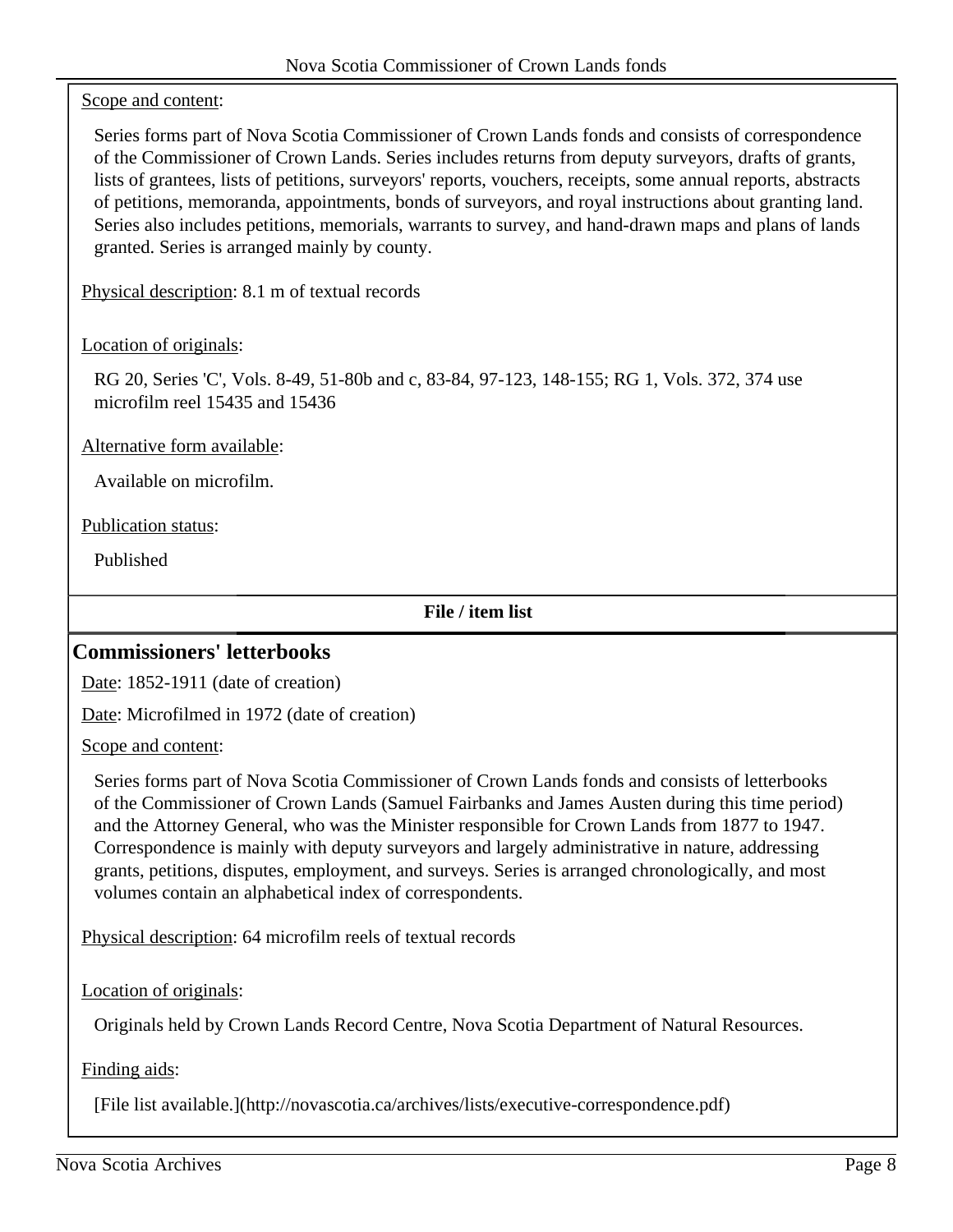Publication status:

Published

#### **File / item list**

#### <span id="page-8-0"></span>**Financial records**

Date: 1791-1925 (date of creation)

Scope and content:

Series forms part of Nova Scotia Commissioner of Crown Lands fonds and consists of financial records of the Crown Lands Office. Series includes the following: financial statements and accounts; abstracts of fees and payments to surveyors; accounts of sales of crown lands; crown lands cash, receipt, sales, and account books; and accounts and returns of surveyors and the registrar of deeds. Series also include surveyors' orders to repay ungranted petitioners and indexes to those orders.

Physical description: 3.6 m of textual records

Location of originals:

RG 20, Series 'C', Vols. 1-7, 124-147, 157, 158 f, 159, 161, 164, 166 a, b, e, and f, 167 a, 168, 172 b, 174 b, and 180-181

Publication status:

Published

#### **File / item list**

#### <span id="page-8-1"></span>**Township records**

Date: 1759-[ca. 1847] (date of creation)

Scope and content:

Series forms part of Nova Scotia Commissioner of Crown Lands fonds and consists of records relating to the establishment and settlement of townships in Nova Scotia, as well as some areas in New Brunswick. Series includes sixty-eight township grants with lists of grantees, proprietors, settlers, and lots. Series also includes drafts of grants, surveyors' reports, minutes of meetings of proprietors in Newport, warrants, memorials and petitions, and four township maps indicating lot allocations. Until about 1717, land grants were given in the form of townships or locations, generally issued under the proprietorship of a prominent person or persons responsible for settlement of the area. Those listed as grantees were persons whom the proprietors were able to line up as prospective settlers.

Physical description: \* 3.5 m of textual records

\* 1 microfilm reel

\* 4 maps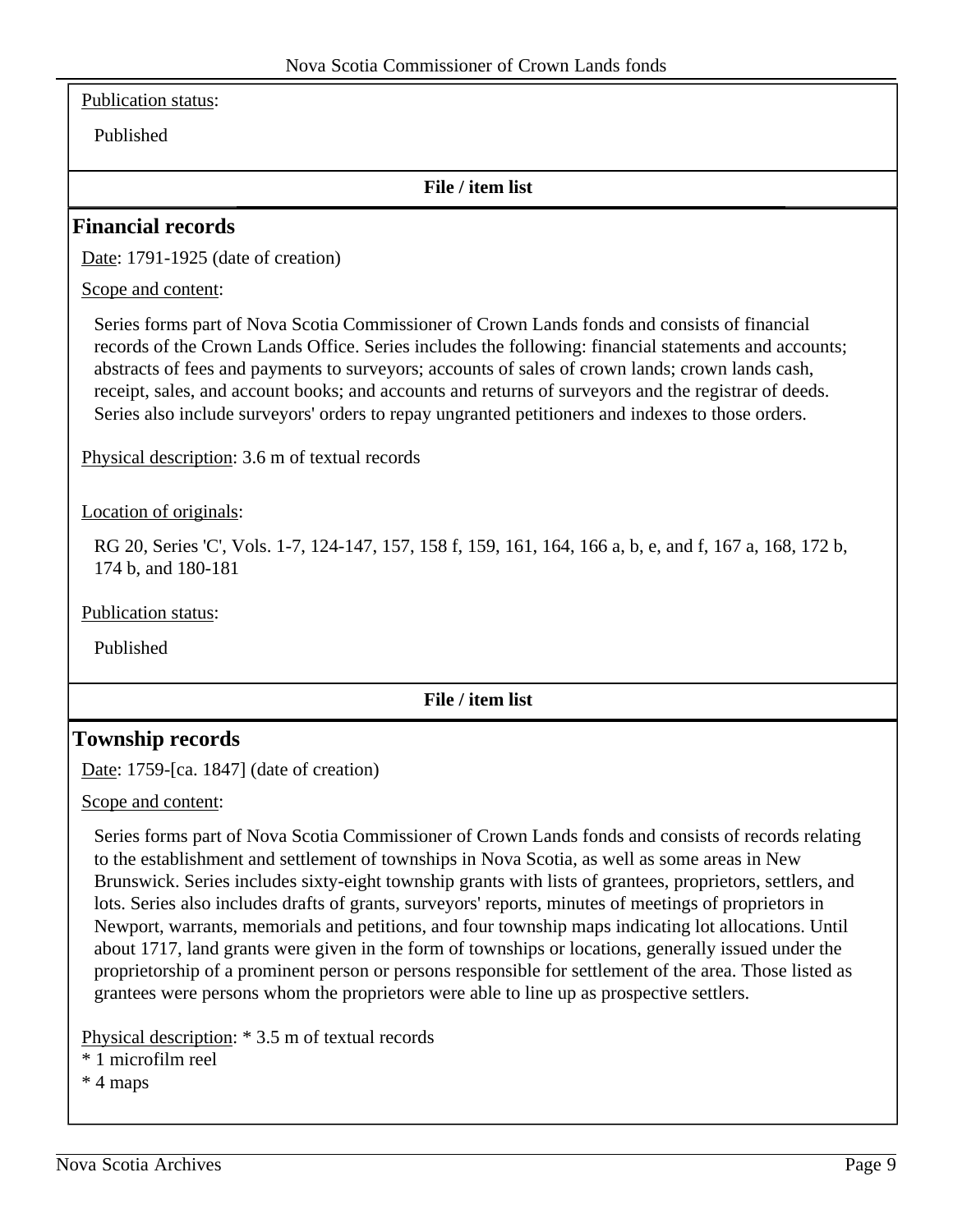Immediate source of acquisition:

Microfilm made in 1962.

Location of originals:

Originals held by the Crown Lands Records Centre, N.S. Dept. of Natural Resources.

#### Alternative form available:

RG 1, Vols. 359-362 and 373. Use microfilm reels 15428-15430, 15434; RG 20, Series 'A', (O/S 192-259 and 542); Microfilm reel 13157; Map F239 and HG 2.

#### Finding aids:

A guide for exploring the early township records held at the Nova Scotia Archives is available on our [website](https://novascotia.ca/archives/townships)

Publication status:

Published

**File / item list**

#### <span id="page-9-0"></span>**Journal of Titus Smith**

Creator: Smith, Titus

Date: 1801-1833 (date of creation)

Scope and content:

Series forms part of Nova Scotia Commissioner of Crown Lands fonds and consists of journals Titus Smith kept while surveying Nova Scotia. Journals cover Smith's surveys of Western Nova Scotia and the Eastern Shore and Antigonish area. Along with description of land and property, the journals also provide lists of plants, grasses, shrubs, trees, and general observations about nature. Titus Smith toured the province to do this work in 1801-1802, on order of the government, to report on the suitability of lands for settlement.

Also included are: Survey Notes 1829-1833 Receipts for Roadwork 1816-1829 (not inclusive)

Physical description: 3 cm of textual records

Location of originals:

RG 1, Vol. 380a+b. use microfilm reel 15441

Alternative form available: